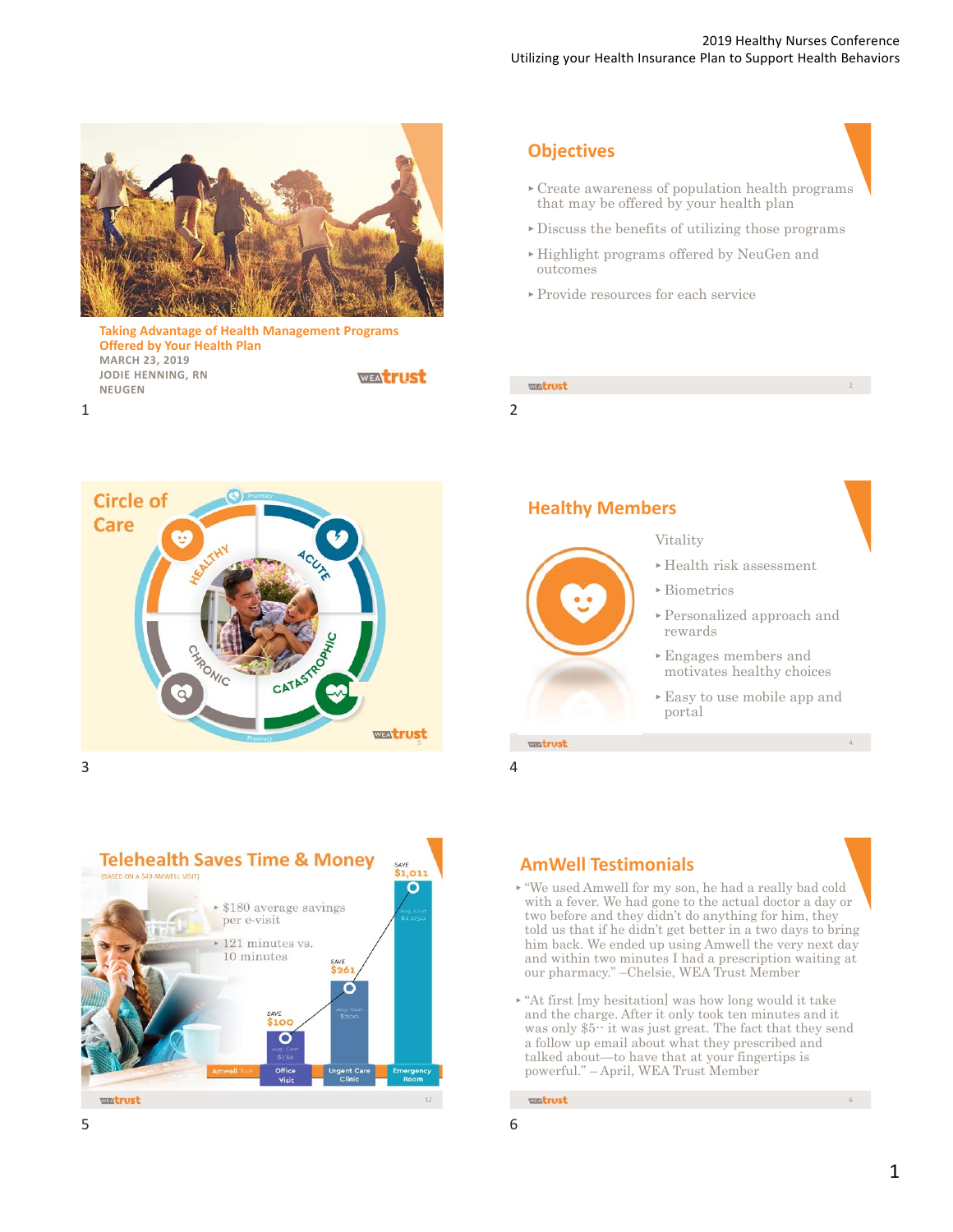#### **Low Back Pain Program Kiio – Another Client's Experience** Elements clinically shown to have significant impact on outcomes and cost Satisfaction ‣ Multi-level screening ն մումումում 73% Patient **8 out of 10** experie **85%** mobile ann ‣ Algorithmic decision support 59% ‣ Evidence-based care **Pain Reduction** Empowerment 50% Average decrease<br>  $\begin{array}{c} \begin{array}{c} \begin{array}{c} \text{N} \\ \text{N} \\ \text{N} \end{array} \end{array}$  in pain score over ‣ Mobile engagement **86%** Care .<br>ational benchmark for clinical<br>ance in low back pain is 30% ‣ Monitored population Manager portal management watrust watrust 8  $7$ **Member Feedback Solutions for Chronic Conditions** ‣ Empower members with chronic "I've been enrolled in your Kiio program for my conditions to get evidence based back. I've been on it for quite a while now and care & adhere to medications the results are phenomenal. It's really helped me out. I've had no back issues. I don't believe I've ‣ Diabetes – Livongo, WIHA been to a chiropractor since I've been on the ‣ Mental Health – Amwell, opiate program. I just want to say thank you and have a safety, pharmacogenomics pilot good day." ‣ Low Back Pain – Leveraging Kiio ‣ Clinical Pharmacist evaluation and education on polypharmacy watrust watrust 9  $9 \hspace{2.5cm} 10$ **Community-Based Diabetes Health Livongo: An Innovative Solution for Education Diabetes Management** ‣ Proven to ‣ Improve self-management skills Better Diabetes Management  $\blacktriangleright$  Reduce diabetes distress  $\blacktriangleright$  Connected glucose meter captures biometric data ‣ Improved blood glucose control  $\ast\,$  Data analyzed instantly, returning  $\blacktriangleright$  Reduced ER visits 53% personalized advice and support ‣ Reduced hospitalization 22%  $\overline{\phantom{a}}$  Certified diabetes educators available 24/7 ‣ 24% reduction in health system encounters  $e^{\prime\prime}$ Less Effort  $\triangleright$  Six, once-weekly, 2  $\frac{1}{2}$  hour sessions **WEATTUST** ► Select care team ‣ No cost to members or groups (800) 279-4000 | weatrust.com  $\triangleright$  In touch device ‣ High satisfaction and graduation automatically logs and rate shares data with care team etes diagnosis brings big<br>jes. Find solutions that<br>work for you.  $\triangleright$  Receive unlimited free wiha strips/lancets watrust 11 12 11 12